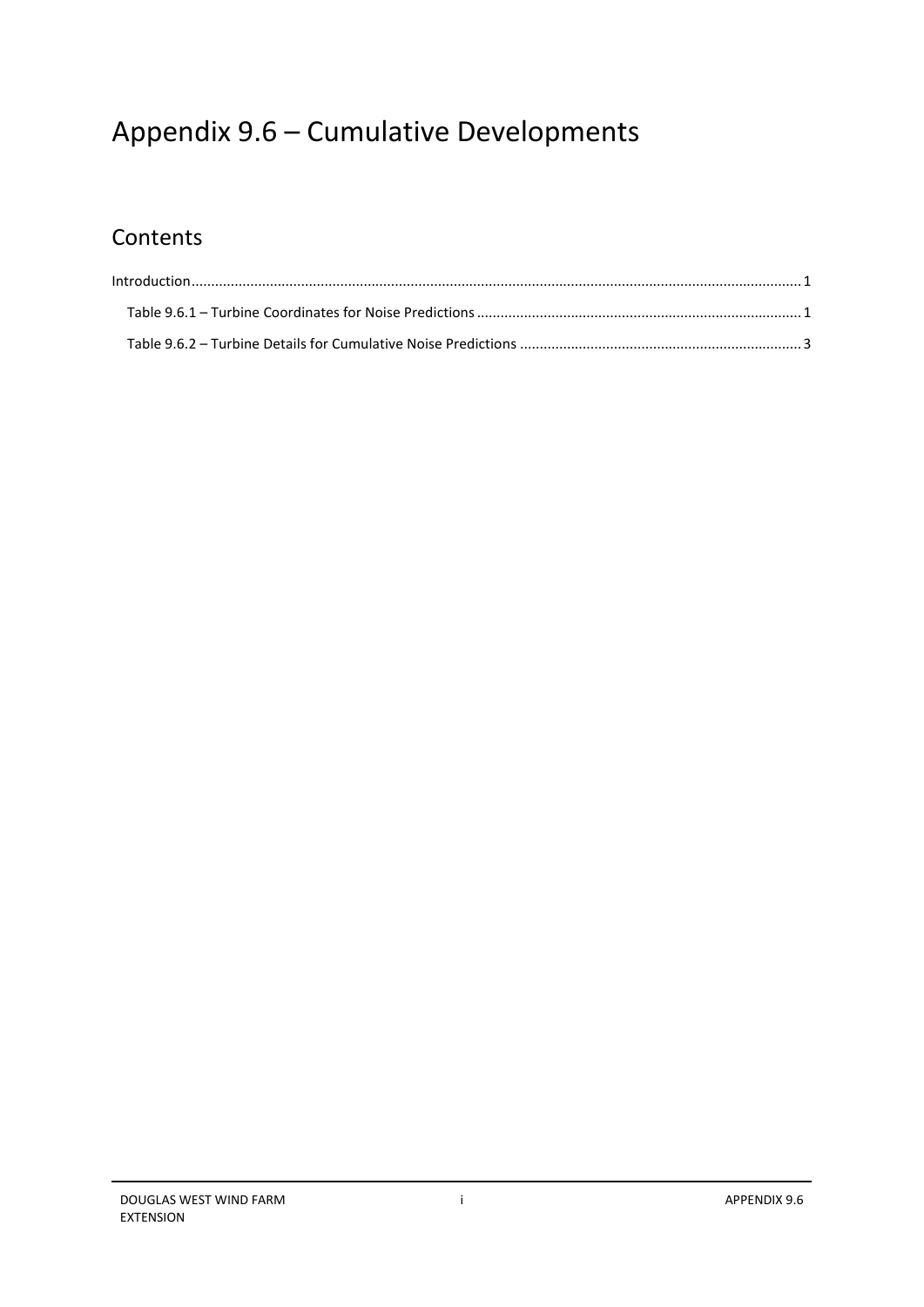This page is intentionally blank.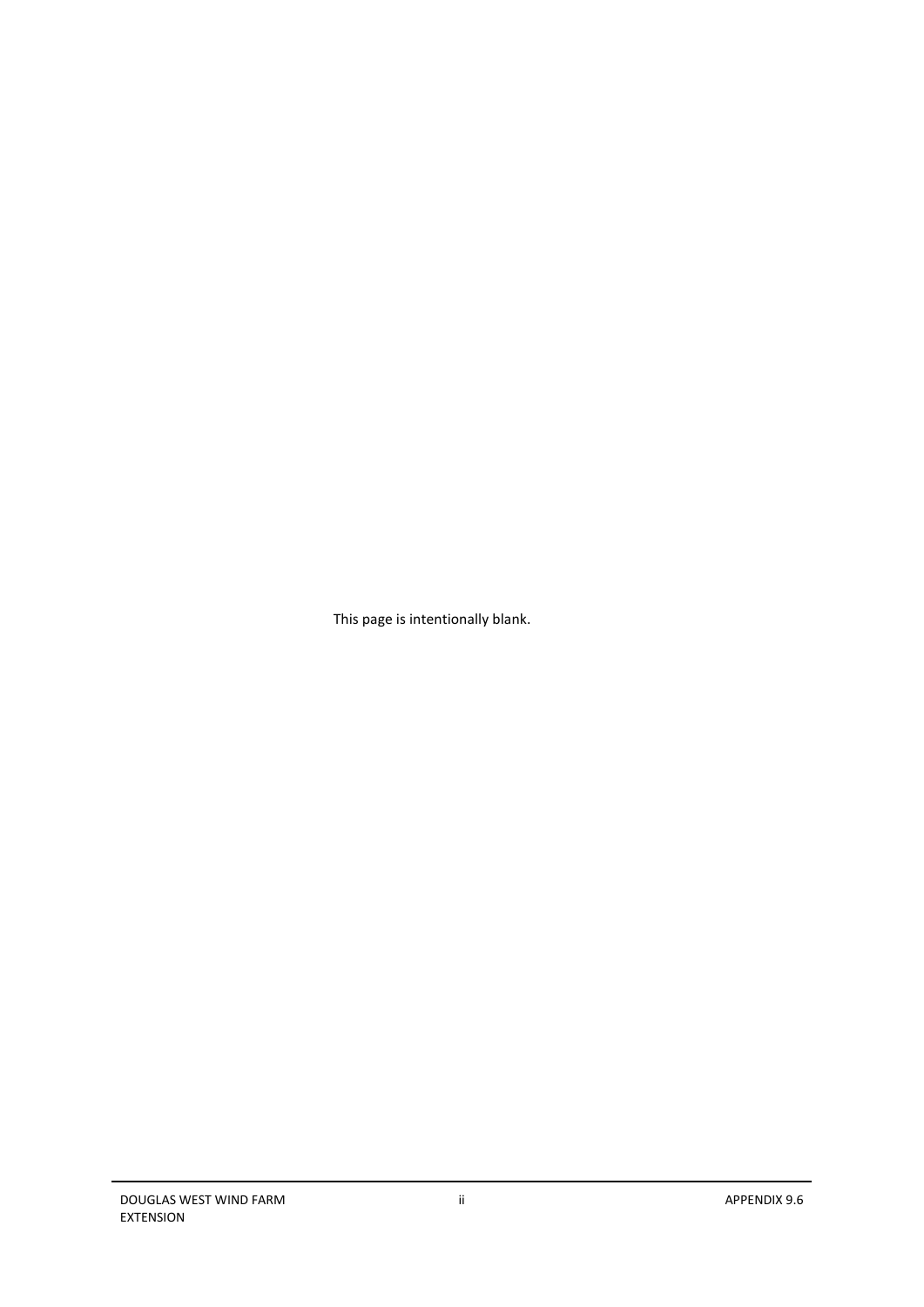## Appendix 9.6: Cumulative Noise Immission Levels

#### <span id="page-2-0"></span>*Introduction*

Table 9.6.1 shows the turbine coordinates used for the prediction of noise immission levels from each of the neighbouring wind farms under consideration, which when combined with the noise immission levels from the Proposed Development result in the cumulative or "overall" noise immission levels. Table 9.6.2 shows the turbine types installed or expected at each wind farm, together with their overall sound power levels at a wind speed of 8 m/s at 10 m height. The sound power levels shown include the uncertainties derived in each case as appropriate according to the guidance in the Institute of Acoustics Good Practice Guide.

| <b>Turbine No.</b>     | <b>Easting</b> | <b>Northing</b> | <b>Turbine No.</b> | <b>Easting</b> | <b>Northing</b> |
|------------------------|----------------|-----------------|--------------------|----------------|-----------------|
| Douglas West           |                |                 |                    |                |                 |
| T1                     | 280331         | 633205          | T8                 | 281769         | 632799          |
| T <sub>2</sub>         | 280690         | 633124          | T <sub>9</sub>     | 282110         | 632385          |
| T <sub>3</sub>         | 281111         | 633045          | T <sub>10</sub>    | 282170         | 631825          |
| T <sub>4</sub>         | 281331         | 631665          | T11                | 282490         | 632125          |
| T <sub>5</sub>         | 281577         | 631442          | T <sub>12</sub>    | 282296         | 632950          |
| T6                     | 281651         | 633144          | T <sub>13</sub>    | 282570         | 632685          |
| T7                     | 281771         | 631965          |                    |                |                 |
| Dalquhandy             |                |                 |                    |                |                 |
| T1                     | 279674         | 634793          | T9                 | 279037         | 633681          |
| T <sub>2</sub>         | 279808         | 634499          | T <sub>10</sub>    | 278802         | 633276          |
| T <sub>3</sub>         | 280025         | 634175          | T11                | 278448         | 633295          |
| Τ4                     | 279988         | 633262          | T <sub>12</sub>    | 278908         | 632553          |
| T <sub>5</sub>         | 279635         | 633381          | T <sub>13</sub>    | 279320         | 632770          |
| T <sub>6</sub>         | 279513         | 633732          | T <sub>14</sub>    | 279794         | 632839          |
| T7                     | 279308         | 634083          | T <sub>15</sub>    | 279162         | 632358          |
| T8                     | 279255         | 634454          |                    |                |                 |
| Poniel                 |                |                 |                    |                |                 |
| T1                     | 284023         | 633331          | T <sub>3</sub>     | 284571         | 633461          |
| T <sub>2</sub>         | 284292         | 633389          |                    |                |                 |
| Hagshaw Hill repowered |                |                 |                    |                |                 |
| T1                     | 278749         | 629561          | T8                 | 279327         | 630246          |
| T <sub>2</sub>         | 279149         | 629586          | T <sub>9</sub>     | 278976         | 630329          |
| T <sub>3</sub>         | 279760         | 629664          | T <sub>10</sub>    | 279546         | 630730          |
| T4                     | 279042         | 629950          | T11                | 279242         | 630900          |
| T <sub>5</sub>         | 279595         | 630026          | T <sub>12</sub>    | 278864         | 630881          |

#### <span id="page-2-1"></span>**Table 9.6.1 – Turbine Coordinates for Noise Predictions**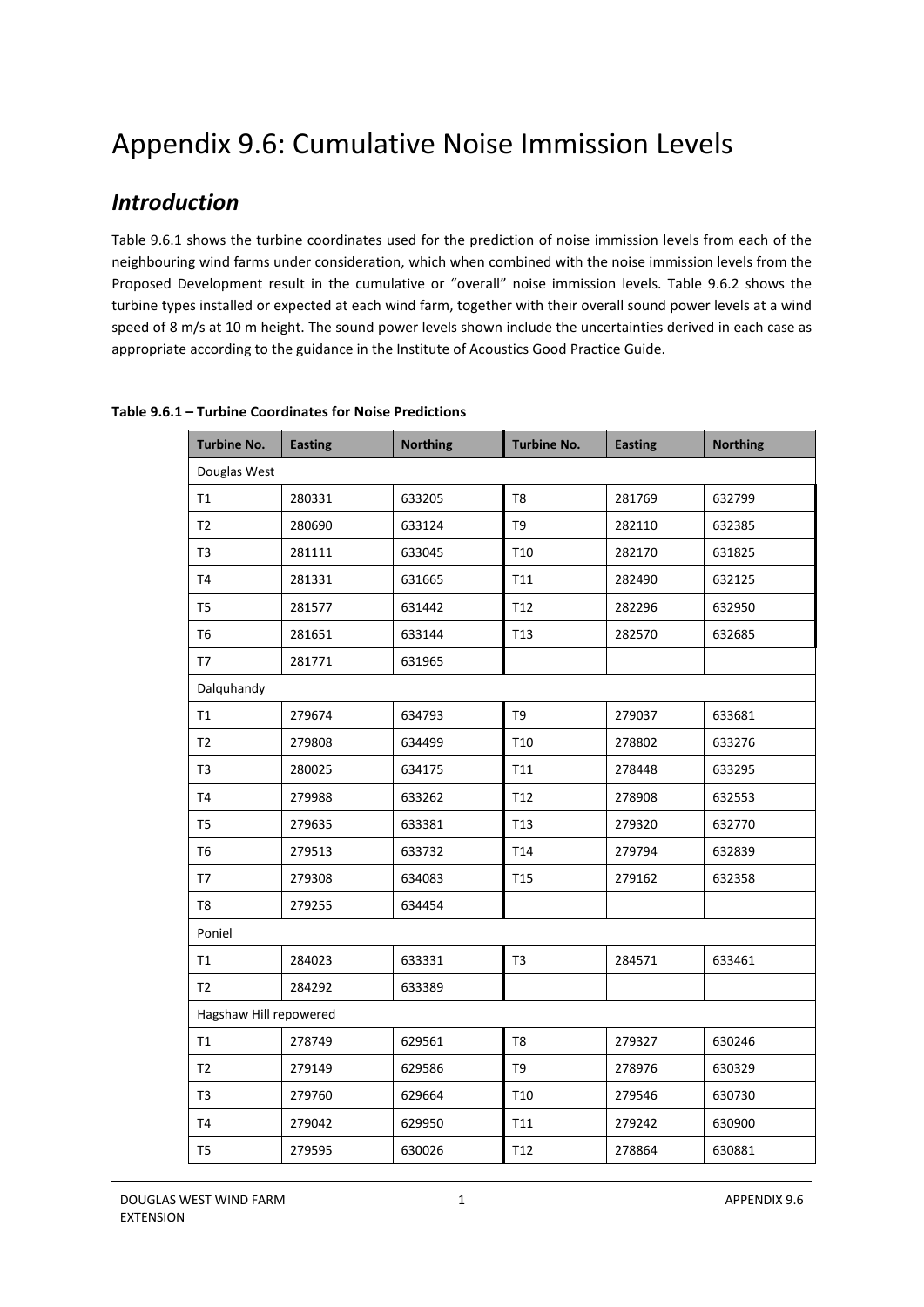| <b>Turbine No.</b>     | <b>Easting</b> | <b>Northing</b> | <b>Turbine No.</b> | <b>Easting</b> | <b>Northing</b> |
|------------------------|----------------|-----------------|--------------------|----------------|-----------------|
| T <sub>6</sub>         | 280015         | 630194          | T13                | 278604         | 631053          |
| Т7                     | 279831         | 630506          | T <sub>14</sub>    | 279590         | 631291          |
| Hagshaw Hill extension |                |                 |                    |                |                 |
| <b>T1</b>              | 280632         | 631203          | T11                | 278303         | 630782          |
| T <sub>2</sub>         | 280713         | 631008          | T <sub>12</sub>    | 278446         | 630647          |
| T <sub>3</sub>         | 280349         | 631109          | T <sub>13</sub>    | 278581         | 630517          |
| T <sub>4</sub>         | 280475         | 630920          | T14                | 278706         | 630374          |
| T5                     | 279833         | 631159          | T15                | 278204         | 630513          |
| T <sub>6</sub>         | 280002         | 631085          | T <sub>16</sub>    | 278325         | 630378          |
| T7                     | 280116         | 630949          | T17                | 278455         | 630248          |
| T <sub>8</sub>         | 280250         | 630825          | <b>T18</b>         | 278585         | 630118          |
| T9                     | 280280         | 630629          | T19                | 280355         | 630462          |
| T <sub>10</sub>        | 278696         | 629927          | T <sub>20</sub>    | 280519         | 630732          |
| Nutberry               |                |                 |                    |                |                 |
| <b>T1</b>              | 276936         | 633340          | <b>T4</b>          | 277320         | 632610          |
| T <sub>2</sub>         | 277106         | 633118          | T <sub>5</sub>     | 277502         | 632403          |
| T3                     | 277232         | 632877          | T6                 | 277687         | 632194          |
| Cumberhead             |                |                 |                    |                |                 |
| T1                     | 274565         | 631923          | T <sub>8</sub>     | 276367         | 632904          |
| T <sub>2</sub>         | 274776         | 632370          | T <sub>9</sub>     | 276392         | 632270          |
| T <sub>3</sub>         | 275158         | 631862          | T <sub>10</sub>    | 276193         | 633804          |
| T <sub>4</sub>         | 275804         | 632626          | T11                | 278675         | 631621          |
| T <sub>5</sub>         | 275175         | 632769          | T <sub>12</sub>    | 276731         | 632693          |
| T <sub>6</sub>         | 278733         | 632056          | T <sub>13</sub>    | 278292         | 632443          |
| T7                     | 275859         | 632204          | T14                | 278205         | 632004          |
| Galawhistle            |                |                 |                    |                |                 |
| T1                     | 278151         | 629564          | T12                | 276312         | 630336          |
| T <sub>2</sub>         | 277848         | 629763          | T <sub>13</sub>    | 276764         | 630496          |
| T <sub>3</sub>         | 277809         | 630096          | T14                | 276386         | 630711          |
| <b>T4</b>              | 277815         | 630481          | T <sub>15</sub>    | 276502         | 631459          |
| T <sub>5</sub>         | 277746         | 630796          | T <sub>16</sub>    | 277178         | 631514          |
| T6                     | 278060         | 630367          | T17                | 277449         | 631817          |
| T7                     | 277702         | 631568          | <b>T18</b>         | 276764         | 631232          |
| T8                     | 277330         | 630880          | T <sub>19</sub>    | 277608         | 631207          |
| T9                     | 276623         | 629429          | T <sub>20</sub>    | 276879         | 630866          |
| T <sub>10</sub>        | 276386         | 629669          | T21                | 278173         | 631037          |
| T11                    | 276480         | 630018          |                    |                |                 |
| Hazelside              |                |                 |                    |                |                 |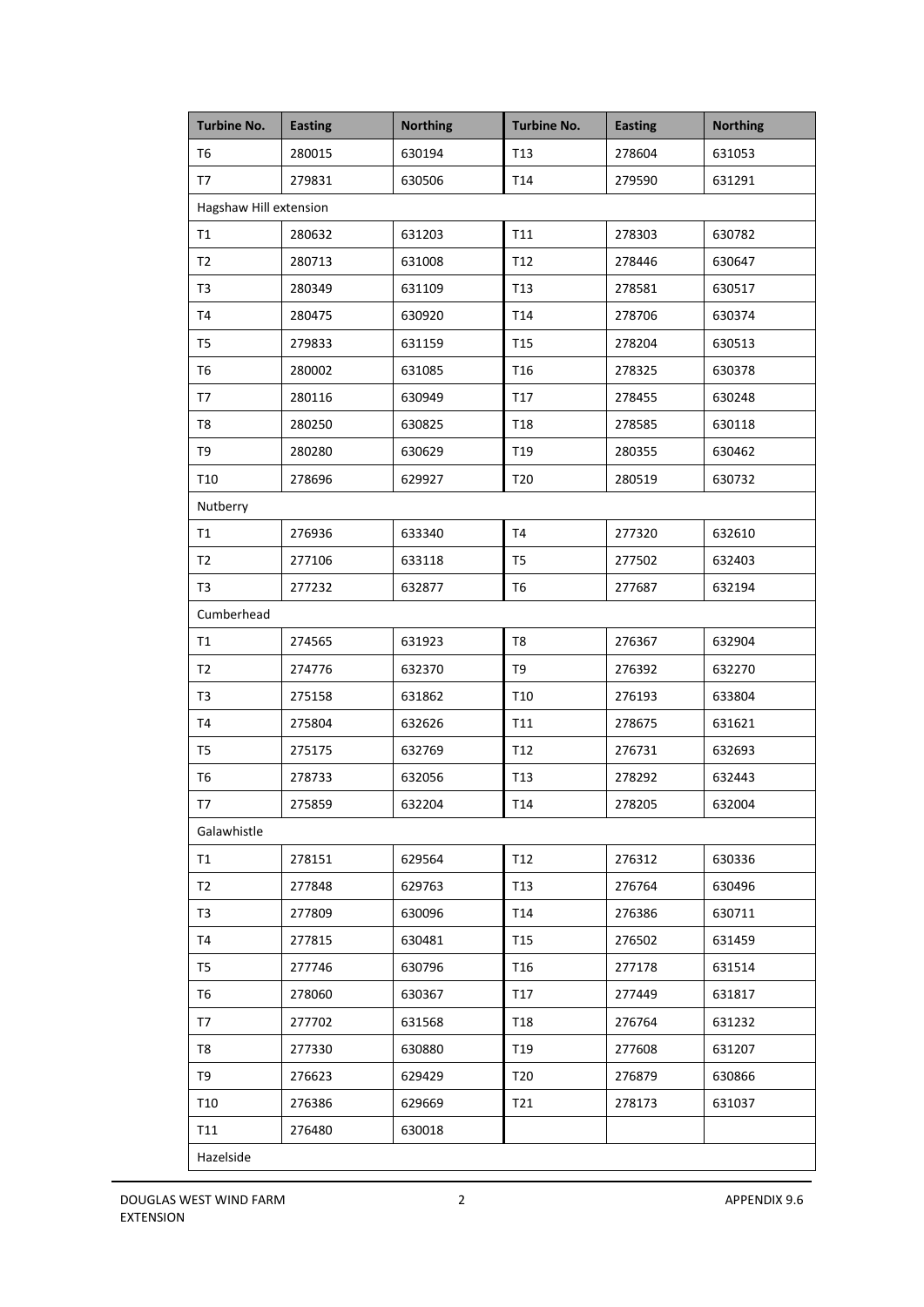| <b>Turbine No.</b> | <b>Easting</b> | <b>Northing</b> | Turbine No. | <b>Easting</b> | <b>Northing</b> |
|--------------------|----------------|-----------------|-------------|----------------|-----------------|
|                    | 281251         | 630930          | T٦          | 281419         | 630803          |

<span id="page-4-0"></span>

| Table 9.6.2 – Turbine Details for Cumulative Noise Predictions |  |  |
|----------------------------------------------------------------|--|--|
|----------------------------------------------------------------|--|--|

| <b>Wind Farm</b>       | no. of turbines | type                     | LwA at 8m/s* |
|------------------------|-----------------|--------------------------|--------------|
| Douglas West           | 13              | Siemens SWT-3.6-130      | 108.0        |
| Dalguhandy             | 15              | Senvion MM82             | 104.9        |
| Poniel                 | 3               | Enercon E-70             | 104.5        |
| Hagshaw Hill repowered | 14              | Siemens Gamesa SG3.4-132 | 108.2        |
| Hagshaw Hill extension | 20              | Siemens SWT-1.3-62       | 103.0        |
| Nutberry               | 6               | Nordex N60               | 107.5        |
| Cumberhead             | 14              | Vestas V90               | 109.0        |
| Galawhistle            | 21              | Vestas V80               | 107.0        |
| Hazelside              | 2               | Enercon E-48             | 101.5        |

\* including uncertainty as defined by the IOA Good Practice Guide

Table 9.6.3 shows the calculated worst-case cumulative noise immission levels in terms of dB LA90,10min against the derived wind speed at 10m height for each of the 13 locations. The results are the worst-case levels from a broad brush approach to the recommendations of the IOA Good Practice Guide, and include 2dB of screening for any turbine not visible from the location in question. No allowance is made for directivity, and every turbine is treated as if it were directly upwind of the receptor.